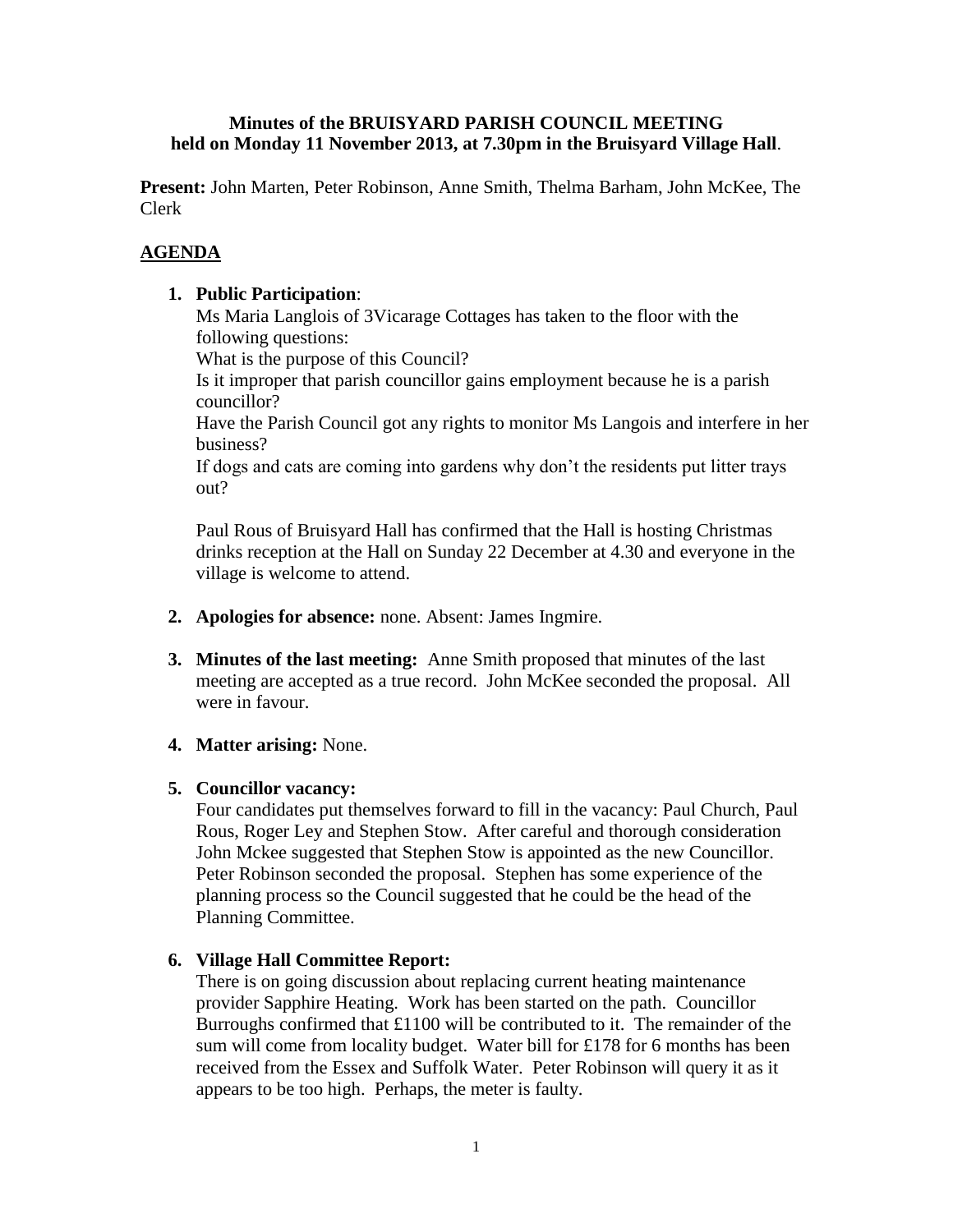### **7. Report from Suffolk County Councillor:**

He is currently locked down in combat with the planning department about the way forward for the planning process. The housing association is not performing as well as it ought to. Broadband speeds are really poor. There are no superfast speeds in the county, and definitely not in rural areas. The Council is working on it but the cost of doing fibre in isolated areas is prohibitive.

## **8. Financial Matters:**

John Marten has been asked to leave the room while discussing items 8c and 8d on the agenda. He filled in 'Declaration of Interest' book. Anne Smith proposed that financial transactions c) to d) are approved and John McKee seconded this proposal.

John Marten has been asked to return to the room to discuss the remainder of transactions. John McKee proposed that financial transactions a), b) and e) to i) are in order and Peter Robinson seconded this proposal.

- a) To have paid £45.11 to SCDC for use of land at Rendham Road
- b) To have paid £23.90 to Anne Smith for two ink cartridges
- c) To have paid £195.00 to John Marten for grass cutting
- d) To have paid £132.00 to John Marten for grass cutting
- e) To have paid £522.73 to Suffolk Acre Services for Village Hall insurance
- f) To have paid £16.75 to E-on
- g) To have paid £156.00 to Sapphire Heating
- h) To have paid £30.00 to Teresa McKee for cleaning
- i) To have paid £125.00 for ACC deposit refund

#### **9. Park and dog bins:**

At the last council meeting it was decided to leave this till spring, then as John Marten was cutting the grass he discovered that dog fouling is still going on. CCTV was on and we need to have a look at tapes. Review this issue in March.

#### **10. Portholes and grit bins:**

If we want portholes to be filled in we need to contact Richard Callum at the Highways Agency. It will take a week to two weeks. Grit bins: last time John Marten checked the bins they were not filled up. The grit bins will definitely be filled up before Christmas.

#### **11. Low Road sign:**

A village resident has asked John Marten where Low Road is. Perhaps we could do something about the signage in the Village. Speak to Councillor Burroughs to see if there is some funding available. Traffic has increased through the village with the increase of internet shopping.

**12. Grass and Hedge Cutting in 2014:** John Marten might get a full time job so it might go to tender. Anne Smith will contact Geoff Rogers to the quote for the hedge cutting.